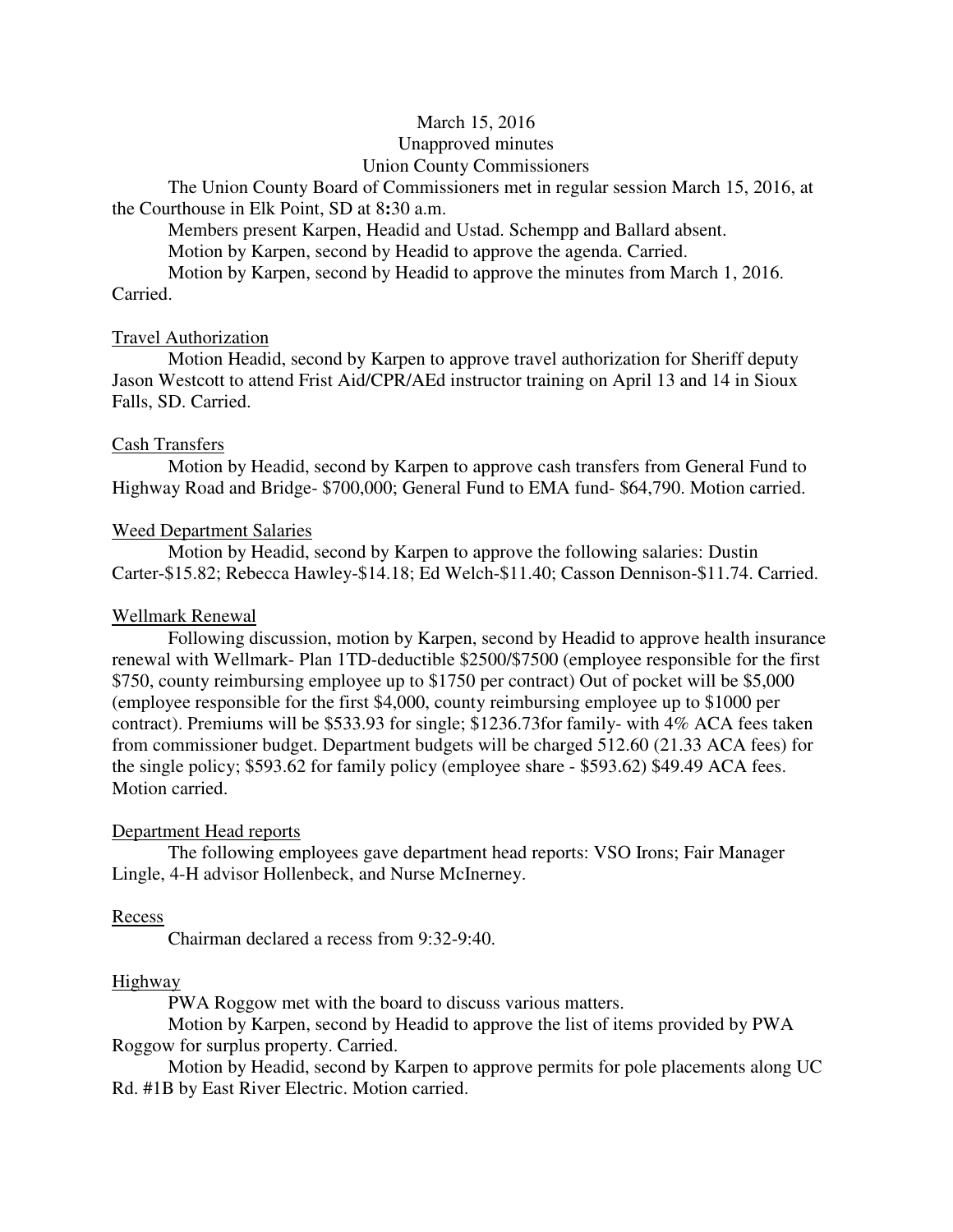# February Reports

 Clerk of Courts reported \$38,077.59 in fines and fees. Register of Deeds' reported \$3,833.50 in transfer tax and \$9,573 in fees. County Nurse reported \$0 in donations and fees. Federal Prisoner & INS \$12,629 room & board fees. Veteran Service officer reported 25 individual contacts.

# Bank Balance

# AUDITOR'S ACCOUNT WITH THE COUNTY TREASURER February 2016

| Total amount of deposits in bank                 | \$5,630,373.01  |
|--------------------------------------------------|-----------------|
| Total amount of actual cash                      | \$8,131.03      |
| Total amount of checks and drafts in Treasurer's |                 |
| possession not exceeding three days              | \$45,832.36     |
| Investments                                      | \$4,588,178.13  |
| Cash Variance                                    | \$203.26        |
| Credit card outstanding                          | \$6,398.04      |
| Total                                            | \$10,279,115.83 |

\*Note: These figures include all funds administered by the county including city, schools & township revenue and other pass through accounts.

# Abatement appeal

 Molly Reynoldson met with the board to appeal the decision on her application for abatement #2016-005 which was denied on March 1, 2016. Reynoldson explained they were feeling penalized because the previous owner did not have owner occupied status on this property when they purchased it. Discussion took place about the owner occupied statute. States Attorney Miller explained that there may have been a breakdown in communication between the buyer/realtor/seller. This situation does not constitute a county error and was suggested to discuss this matter with the seller. Decision to deny abatement stands as before.

# Abatements

 Motion by Karpen, second by Headid to approve the following abatement applications: #2016-008- 2014 RE Tax- Jefferson Township- exempt from tax effective Sept 24, 2014 parcel 17.00.34.2050. Abate: Jefferson Twp- \$1.46; DV School- \$23.74; Union County- \$10.68; Rural Fire- \$.38 Total- \$36.26.

 #2016-009 Parcel 05.01.07.1045- Greg McKenzie- Purchased a lot from NSC- Lot H-1 should have been removed- Abate: NSC-\$18.32; DV School- \$112.63; Union County- \$24.32; DVEM- \$5.23. Total- \$160.50.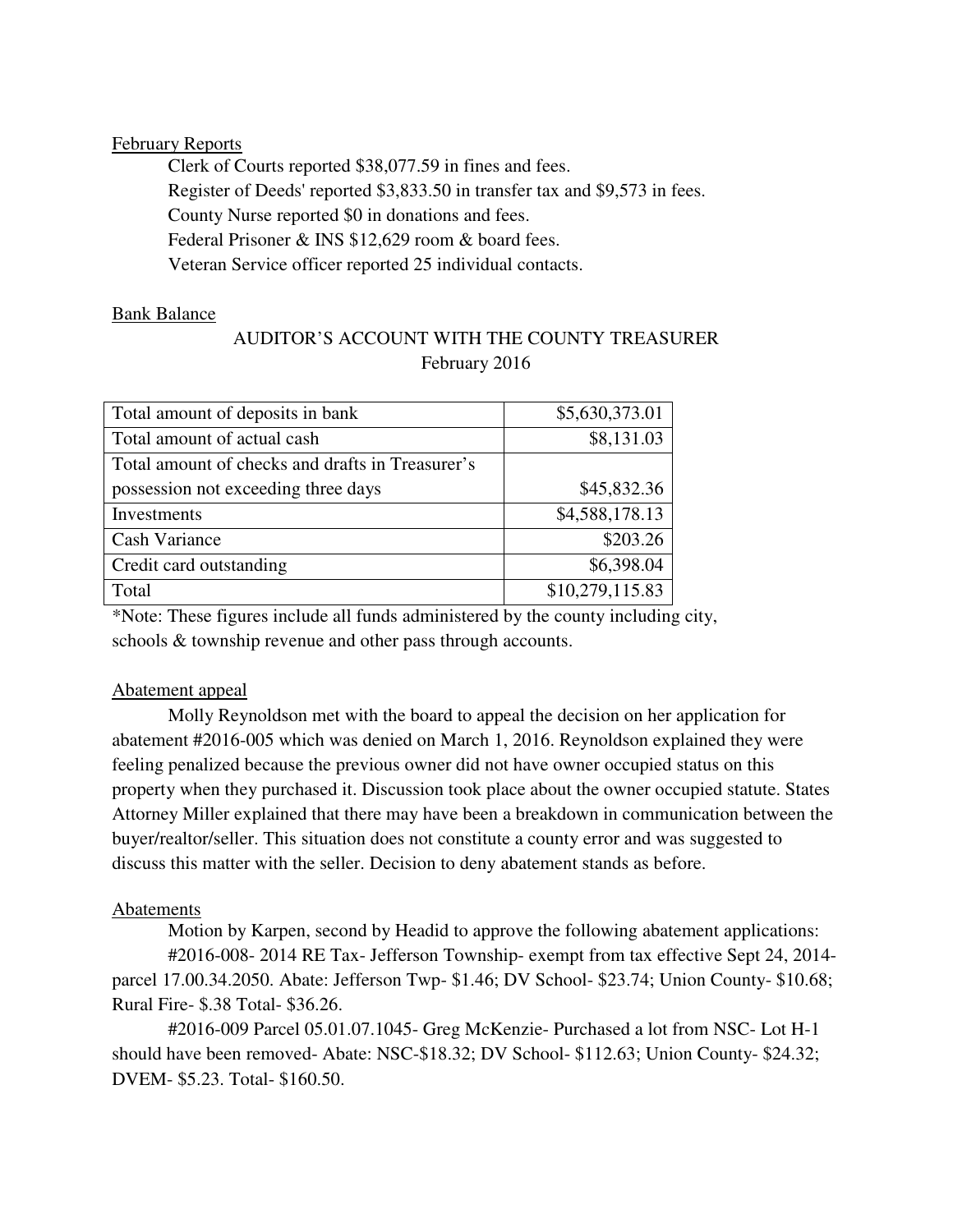#2016-010 Parcel 03.02.10.1020- Douglas Maurstad- removed structure April 2015- Abate: Ep City- \$84.34; EPJ- \$133.26; Union County- \$33.54; EP Fire- \$3.23. Total- \$254.37

 #2016-011 Parcel 01.14.27.2000- Alcester Hudson School- tax exempt- Abate: Alcester City- \$111.26; Alcester School- \$100.94; Capital Outlay Cert- \$9.35; Union County-\$39.03. Total- \$260.58

 #2016-012 Parcel 03.01.08.1015- Late application on elderly freeze- Abate: EP City-168.23; EPJ-\$174.61; Union County- \$66.93; EP Fire Dist- \$6.53 Total- \$416.30.

 #2016-013 2013 and 2014 RE Parcel #03.80.00.1005 Jeff Mason- this was personal property- shouldn't have been taxed. Abate: 2013- EP City- \$4.01; EPJ- \$6.85; Union County- \$1.71; EP Fire- \$.17 total- \$12.74; 2014- EP City- \$3.96; EPJ- \$6.81; Union County- \$1.67; EP Fire- \$.16. Total- \$12.60.

 #2016-014 Travis Salberg- #50149-Mobile home destroyed – Abate: Beresford City- \$14.94; Beresford School-\$27.78; Union County- \$9.22; Opt Out- \$.86. Total- \$52.80.

Motion carried.

### Recess

Chairman declared a recess from 10:35-10:42.

### Claims

 Motion by Karpen, second by Headid to approve the claims as follows. Carried. The following claims have been audited, approved and warrants drawn on the same: Bi-weekly payroll for 03-18-2016: Auditor \$293.37; Treasurer \$502.92; State's Attorney \$450.00; Public Building \$1,030.92; Register of Deeds \$684.02; Sheriff \$35,303.02; Nurse \$205.32; WIC \$346.92; Highway \$21,277.50; EMA \$31.85; OASI \$4,320.06.Alcohol Monitoring Sys (Supp) \$113.10; Alliance Communication (Util) \$194.84; Assn of SD County Weed & Pest Board (Dues) \$150.00; Beresford Municipal Telephone (Util) \$268.80;Butler Machinery (Repair/Supp) \$3,451.49; Campbell Supply (Repair) \$26.80; Carlson's Body Shop (Maint) \$123.50; Century Link (Util) \$374.75; Chesterman (Supp) \$168.00; City of Alcester (Util) \$68.48; Consolidated Communication (Util) \$122.70; Dakota Dunes NSC Times (Ad) \$134.82; Dave Dorhout (Supp) \$661.47; Davis Pharmacy (Drugs) \$9.22; Diesel Specialties (Supp) \$337.48; Dr. Jim Slattery (Care) \$290.00; Filter Care (Supp) \$65.40; Frantzen Reporting (Transcripts) \$205.93; Hawarden Independent (Ad) \$48.00; Herc-U-Lift (Repair) \$100.45;Industrial Tools & Machine (Repair) \$188.10; Jet Service Ctr (Repair/Maint) \$53.98;Jones Food Ctr (Supp) \$61.81; Juror Fees \$541.12; Klass Law Firm (Legal Fees) \$725.90;L G Everist (Supp) \$7,485.00; Leader Courier (Ad) \$285.33; Lewis & Clark BHS (Care) \$160.00; Lucy Lewno (MI Hearing) \$150.49; Marv Ekeren (MI Hearing) \$15.00; Matheson (Repair/ Supp) \$131.24; Menards (Repair) \$209.40; Michael McGill (MI Board) \$1,093.60;Midwest Wheel (Repair) \$1,335.52; Minnehaha County Regional Juvenile Detention Ctr(Care) \$660.00; Muller Auto Parts (Repair/Supp) \$224.14; Newman Traffic Signs (Supp) \$143.55;Noll Collection Svc (Collection) \$70.25; Norma Andersen (Hearing) \$15.00; Office Systems (Supp) \$426.74; Ollies Drive Inn (Jail Meals) \$9,715.35; One Office Solution (Supp) \$807.61;Pete's Produce (Supp) \$52.96; Pharm Chem (Supp) \$375.00; Pheasantland Industries (Supp) \$168.97; Pyle Automotive (Maint) \$262.19;